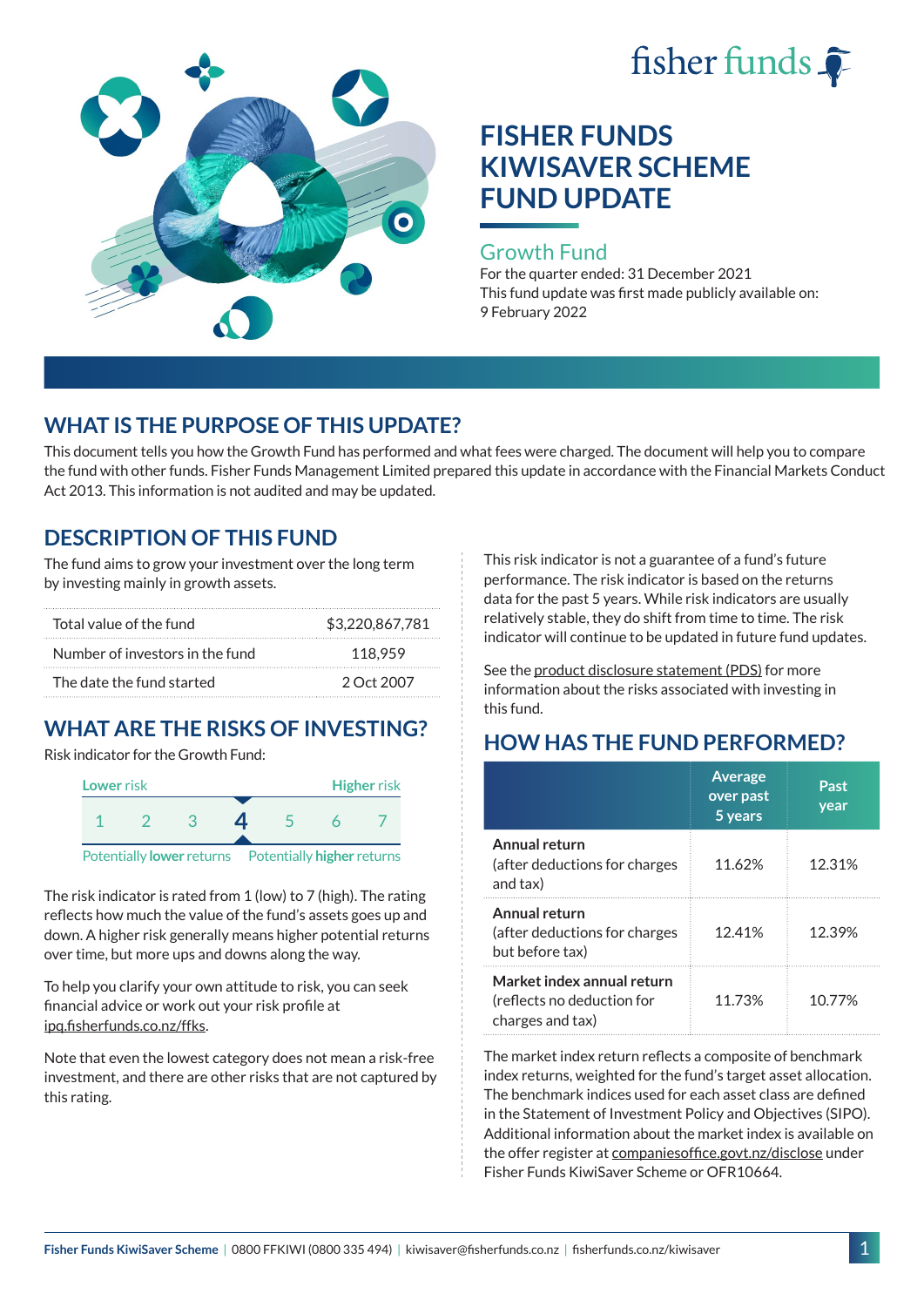## **ANNUAL RETURN GRAPH**



This shows the return after fund charges and tax for each of the last 10 years ending 31 March. The last bar shows the average annual return for the last 10 years, up to 31 December 2021.

**Important:** This does not tell you how the fund will perform in the future.

Returns in this update are after tax at the highest prescribed investor rate (PIR) of tax for an individual New Zealand resident. Your tax may be lower. The market index return reflects no deduction for charges and tax.

### **WHAT FEES ARE INVESTORS CHARGED?**

Investors in the Growth Fund are charged fund charges that include GST. In the year to 31 March 2021 these were:

|                                                | % of net asset value   |
|------------------------------------------------|------------------------|
| <b>Total fund charges</b>                      | 2.51%                  |
| Which are made up of:                          |                        |
| Total management and<br>administration charges | 1.03%                  |
| Inding:                                        |                        |
| Manager's basic fee                            | <u>በ 95%</u>           |
| Other management and<br>administration charges | 0.08%                  |
| Total performance-based fees <sup>1</sup>      | 1.48%                  |
| Other charges:                                 | \$ amount per investor |
| Annual account fee                             | \$23.40*               |

\* The account fee reduced from \$1.95 per month (\$23.40 per annum) to \$1.50 per month (\$18 per annum) on 1 September 2021.

Small differences in fees and charges can have a big impact on your investment over the long term.

### **EXAMPLE OF HOW THIS APPLIES TO AN INVESTOR**

Sarah had \$10,000 in the fund at the start of the year and did not make any further contributions. At the end of the year, Sarah received a return after fund charges were deducted of \$1,231 (that is 12.31% of her initial \$10,000). Sarah also paid \$23.40 in other charges. This gives Sarah a total return after tax of \$1,207.60 for the year.

#### **WHAT DOES THE FUND INVEST IN? Actual investment mix**

This shows the types of assets that the fund invests in.



\* Other – refers to an investment in a portfolio of listed property and listed infrastructure assets.

#### **Target investment mix**

This shows the mix of assets that the fund generally intends to invest in.



\* Other – refers to an investment in a portfolio of listed property and listed infrastructure assets.